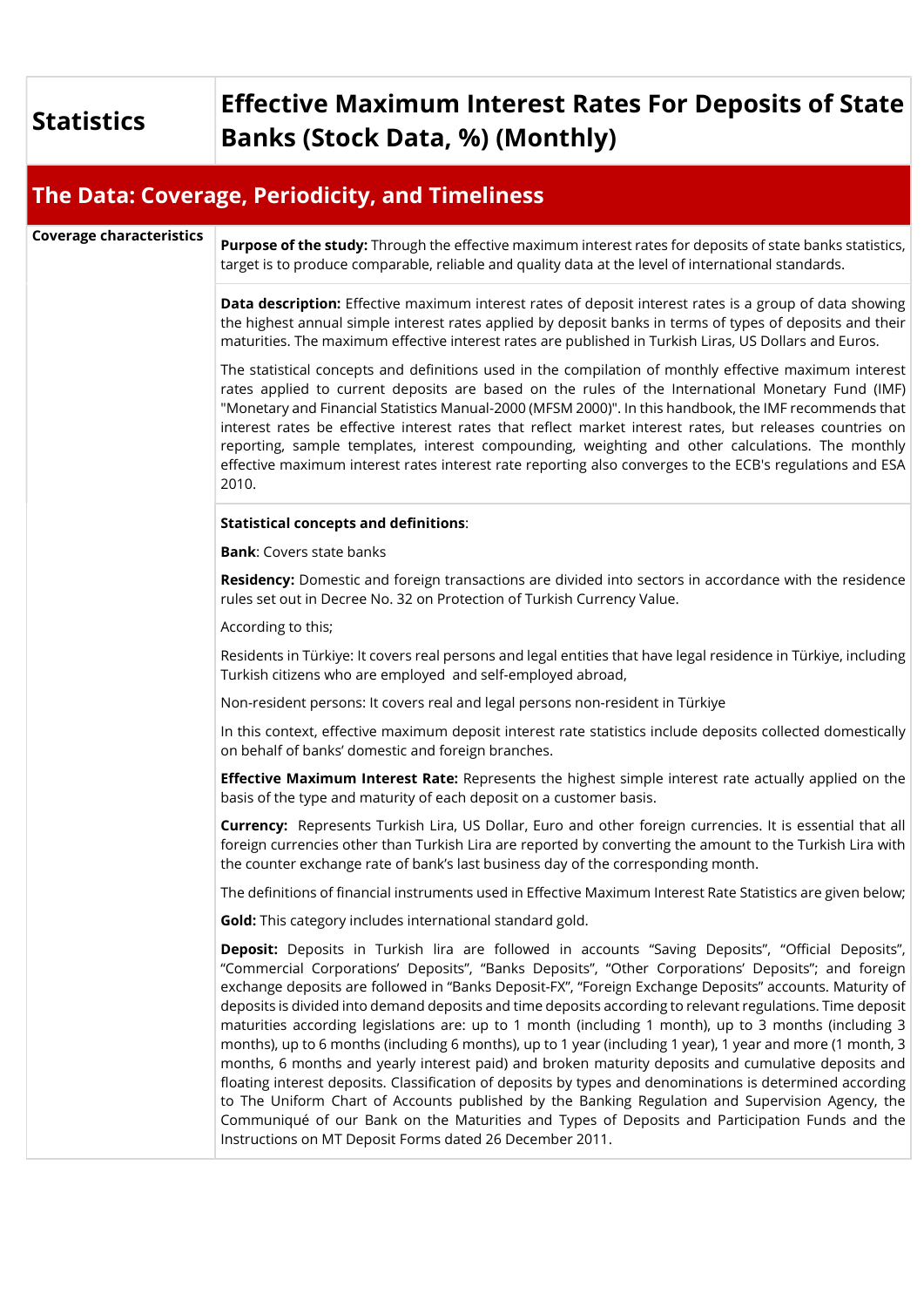|                    | <b>Classification system:</b>                                                                                                                                                                                                                                                                                                                                                                                                      |                 |  |
|--------------------|------------------------------------------------------------------------------------------------------------------------------------------------------------------------------------------------------------------------------------------------------------------------------------------------------------------------------------------------------------------------------------------------------------------------------------|-----------------|--|
|                    | Sector Classification: The sector classification was prepared in accordance with the classification of real<br>persons and legal entities in the Uniform Chart of Accounts issued by the Banking Regulation and<br>Supervision Agency in order to guide the reporting banks in the compilation of the weekly weighted<br>average interest rate statistics and it has been harmonized with international standards in great extent. |                 |  |
|                    | Financial Instruments: Financial instruments used in monetary and financial statistics are broadly<br>consistent with the international standards.                                                                                                                                                                                                                                                                                 |                 |  |
|                    | Gold                                                                                                                                                                                                                                                                                                                                                                                                                               |                 |  |
|                    | Deposits                                                                                                                                                                                                                                                                                                                                                                                                                           |                 |  |
|                    | Statistical population: Public institutions and organizations, international organizations such as IMF,<br>OECD, Eurostat, BIS, private sector and academics, prosecutors, courts, lawyers, tax offices, and individuals.                                                                                                                                                                                                          |                 |  |
|                    | Reference area: Türkiye                                                                                                                                                                                                                                                                                                                                                                                                            |                 |  |
|                    | <b>Geographical level: None</b>                                                                                                                                                                                                                                                                                                                                                                                                    |                 |  |
|                    | Sector coverage: Transactions of resident banks in Türkiye with domestic sectors and non-residents.                                                                                                                                                                                                                                                                                                                                |                 |  |
|                    | Time coverage: Data begins with December 2000                                                                                                                                                                                                                                                                                                                                                                                      |                 |  |
|                    | Coverage, n.e.s.: None                                                                                                                                                                                                                                                                                                                                                                                                             |                 |  |
|                    | <b>Exceptional circumstances on coverage: None</b>                                                                                                                                                                                                                                                                                                                                                                                 |                 |  |
|                    | <b>Statistical unit: Reporting units</b>                                                                                                                                                                                                                                                                                                                                                                                           |                 |  |
|                    | <b>Base period: None</b>                                                                                                                                                                                                                                                                                                                                                                                                           |                 |  |
|                    | Reference period: Previous month                                                                                                                                                                                                                                                                                                                                                                                                   |                 |  |
|                    | <b>Unit of measure:</b>                                                                                                                                                                                                                                                                                                                                                                                                            |                 |  |
|                    | Variable/Indicator                                                                                                                                                                                                                                                                                                                                                                                                                 | Unit of measure |  |
|                    | All interest rate variables                                                                                                                                                                                                                                                                                                                                                                                                        | %               |  |
|                    |                                                                                                                                                                                                                                                                                                                                                                                                                                    |                 |  |
|                    |                                                                                                                                                                                                                                                                                                                                                                                                                                    |                 |  |
| <b>Periodicity</b> |                                                                                                                                                                                                                                                                                                                                                                                                                                    |                 |  |
|                    | Frequency of data collection: Monthly                                                                                                                                                                                                                                                                                                                                                                                              |                 |  |
|                    | Frequency of dissemination: Monthly                                                                                                                                                                                                                                                                                                                                                                                                |                 |  |
| <b>Timeliness</b>  | Average production time for each release of data: 23 days                                                                                                                                                                                                                                                                                                                                                                          |                 |  |
|                    | Time lag - first results (days): 30                                                                                                                                                                                                                                                                                                                                                                                                |                 |  |
|                    | Time lag - final results (days): 30                                                                                                                                                                                                                                                                                                                                                                                                |                 |  |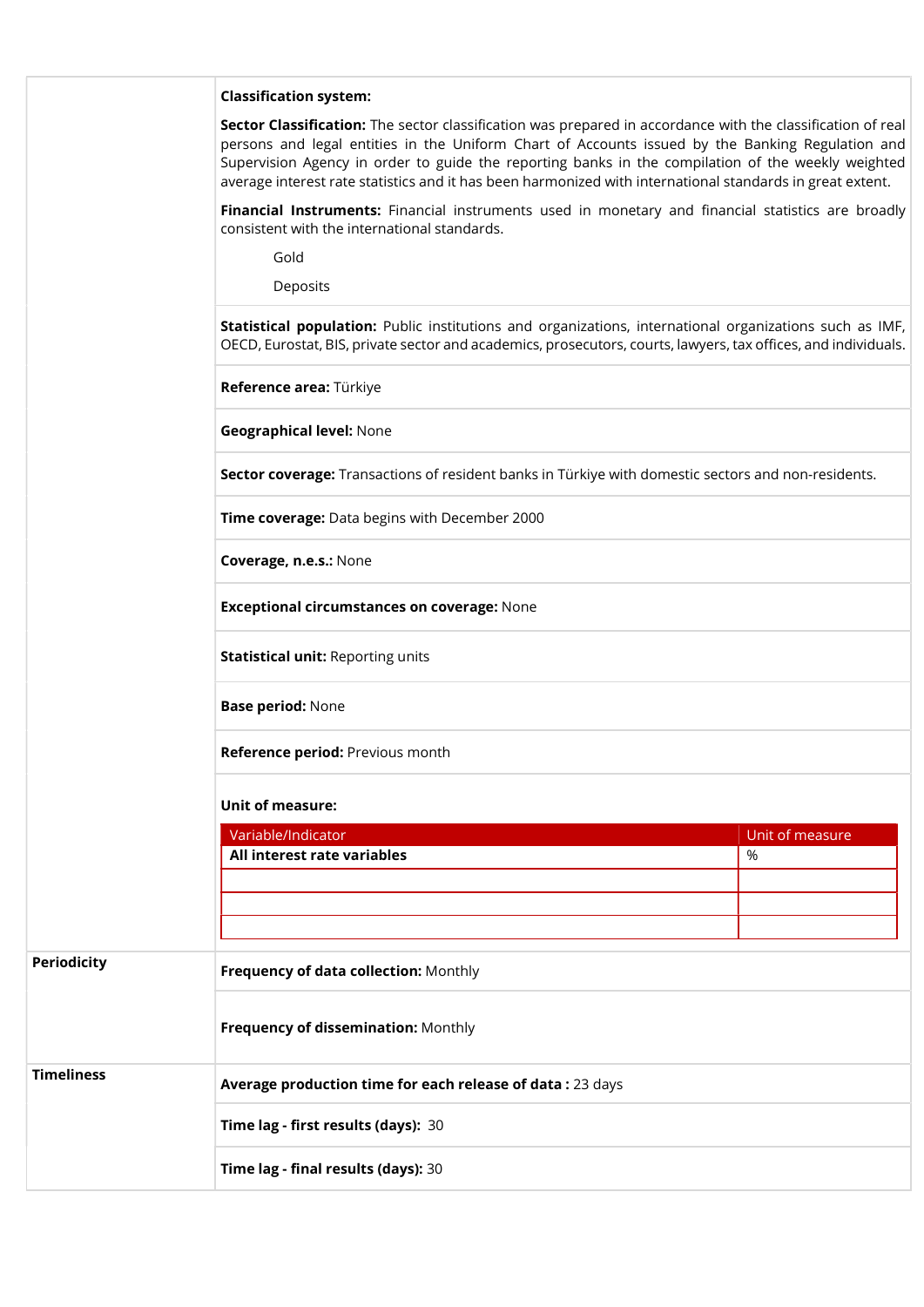| <b>Access by the Public</b>                                                                                                                                                                              |                                                                                                                                                                                                                                                                                                                                                                                                                                                                                                                                                                                                                                   |  |
|----------------------------------------------------------------------------------------------------------------------------------------------------------------------------------------------------------|-----------------------------------------------------------------------------------------------------------------------------------------------------------------------------------------------------------------------------------------------------------------------------------------------------------------------------------------------------------------------------------------------------------------------------------------------------------------------------------------------------------------------------------------------------------------------------------------------------------------------------------|--|
| <b>Advance dissemination</b><br>of release calendar                                                                                                                                                      | Link to advance release calendar: http://www3.tcmb.gov.tr/veriyaytakvim/calendar.phpb                                                                                                                                                                                                                                                                                                                                                                                                                                                                                                                                             |  |
|                                                                                                                                                                                                          | Data release policy: Effective Maximum Interest Rates of Deposits Statistics are disseminated on the<br>CBRT's web page monthly and subscriber institutions are informed via email after every release.                                                                                                                                                                                                                                                                                                                                                                                                                           |  |
|                                                                                                                                                                                                          |                                                                                                                                                                                                                                                                                                                                                                                                                                                                                                                                                                                                                                   |  |
| Simultaneous release to<br>all interested parties                                                                                                                                                        | Simultaneous release: Yes.                                                                                                                                                                                                                                                                                                                                                                                                                                                                                                                                                                                                        |  |
|                                                                                                                                                                                                          | Pre-release data share with press or other specific users under special agreements: No.                                                                                                                                                                                                                                                                                                                                                                                                                                                                                                                                           |  |
| <b>Integrity</b>                                                                                                                                                                                         |                                                                                                                                                                                                                                                                                                                                                                                                                                                                                                                                                                                                                                   |  |
| <b>Dissemination of terms</b><br>and conditions under<br>which official statistics<br>are produced, including<br>those relating to the<br>confidentiality of<br>individually identifiable<br>information | Responsibility for collection, processing, and dissemination of statistics: Monetary and Financial Data<br>Division of the Data Governance and Statistics Department of the CBRT is responsible for collecting,<br>processing and disseminating statistics.                                                                                                                                                                                                                                                                                                                                                                       |  |
|                                                                                                                                                                                                          | Data sharing and coordination among data producing agencies: Data are reported to the following<br>institutions: IMF, ECB and institutions such as BRSA and Undersecretariat of Treasury, as well as<br>prosecutors, courts, lawyers, tax offices and individuals.                                                                                                                                                                                                                                                                                                                                                                |  |
|                                                                                                                                                                                                          | Confidentiality of individual reporters' data: Article 43 of the Law No. 1211 on the CBRT, as amended<br>by the Law No. 4651 of April 25, 2001; requires that the Bank may not publish or disclose the statistical<br>information having a private and personal nature nor may it submit these to any official authority or private<br>body other than the Banking Regulation and Supervision Agency. This information shall not be used for<br>purposes other than those of statistical nature nor as means of evidence. Data released will be evaluated<br>confidential accordingly and will not be disclosed to third parties. |  |
|                                                                                                                                                                                                          | Staff, facilities, computing resources, and financing: 3 employees are responsible for collecting,<br>processing and disseminating effective maximum interest rates of deposits data. All employees have either<br>undergraduate or graduate degrees. Hardware, software and automation needs are provided by the IT<br>department in line with work plans.                                                                                                                                                                                                                                                                       |  |
|                                                                                                                                                                                                          | Monitoring user requirements: Internet based "Statistics User Survey" is conducted once a year.                                                                                                                                                                                                                                                                                                                                                                                                                                                                                                                                   |  |
|                                                                                                                                                                                                          | <b>Quality policy:</b> Our policy is determined to disseminate data according to internationally accepted<br>standards and maintain consistency and timeliness of the data.                                                                                                                                                                                                                                                                                                                                                                                                                                                       |  |
|                                                                                                                                                                                                          | Quality monitoring: Cross checks and consistency checks are carried out before the data are published.                                                                                                                                                                                                                                                                                                                                                                                                                                                                                                                            |  |
|                                                                                                                                                                                                          | Impartiality of statistics: Data from MT forms based on trial balances of reporting banks are cross<br>checked and corrected prior to release. Statistics are unbiased.                                                                                                                                                                                                                                                                                                                                                                                                                                                           |  |
|                                                                                                                                                                                                          | Data sources: Data sources for banks are monthly MT forms prepared in the frame of the Uniform Account<br>Schedule organized by the BRSA(Banking Regulation and Supervision Agency) and the communiques of<br>our Central Bank.                                                                                                                                                                                                                                                                                                                                                                                                   |  |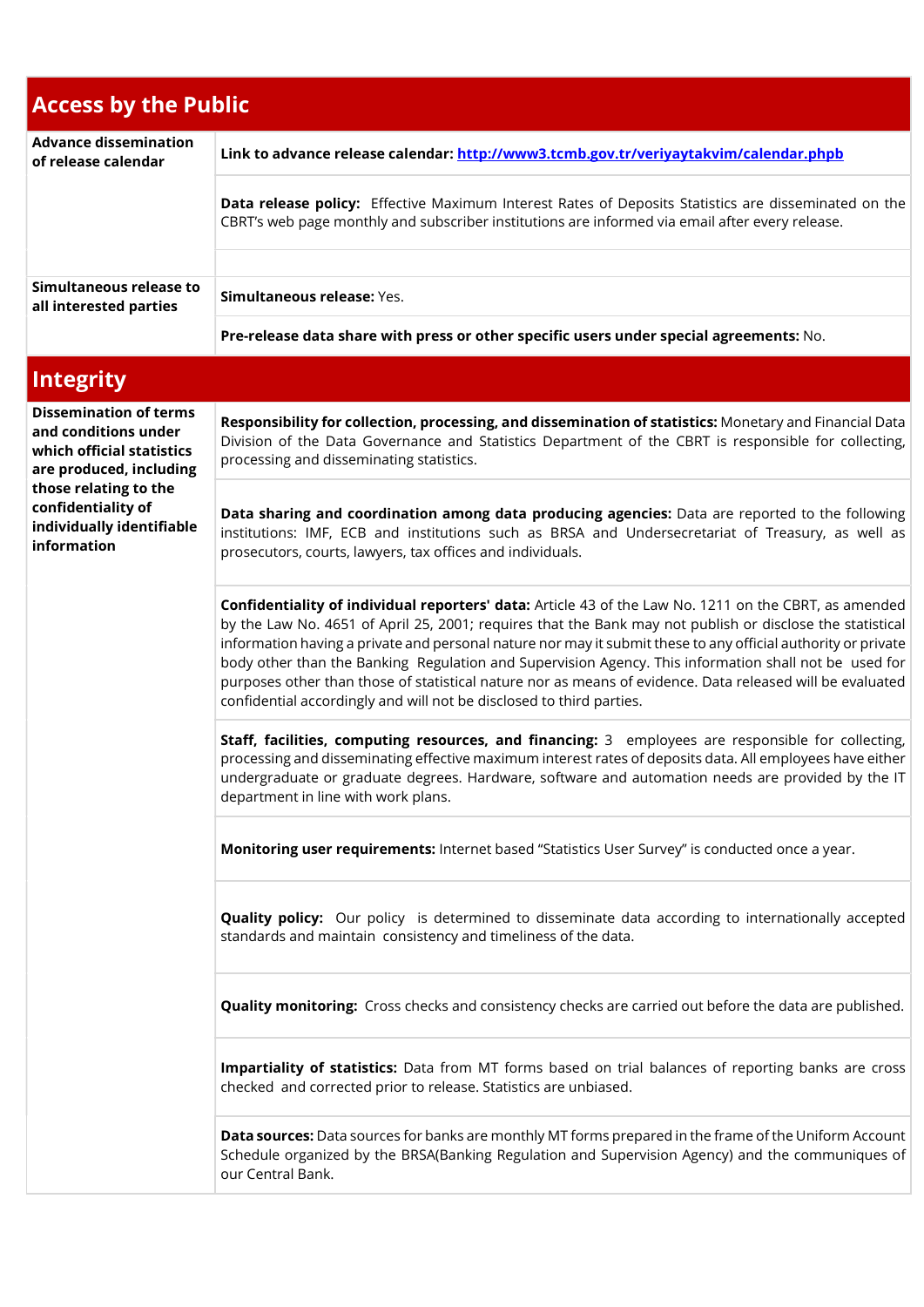|                                                                                                            | Methodology: The banking sector data are prepared on the basis of maturities and of types of deposits<br>and currencies. Effective maximum deposit interest rates are calculated as annualized simple interest<br>rates.                                                                                                                                                                                                                                      |
|------------------------------------------------------------------------------------------------------------|---------------------------------------------------------------------------------------------------------------------------------------------------------------------------------------------------------------------------------------------------------------------------------------------------------------------------------------------------------------------------------------------------------------------------------------------------------------|
|                                                                                                            | Recording: Data from banking system is provided within the context of the Uniform Chart of Accounts,<br>which is prepared according to the International Financial Reporting Standards and recorded on accrual<br>basis. Deposits are recorded at nominal value and original maturities.                                                                                                                                                                      |
|                                                                                                            | Valuation: Valuation of foreign currency denominated deposits is carried out by each bank at its own<br>exchange rate.                                                                                                                                                                                                                                                                                                                                        |
|                                                                                                            | Grossing/Netting: The stock deposit amounts declared in the forms of the weighted average deposit<br>interest rates reporting are the deposit items that are the last business day residual balance of the<br>reference period and are presented on a net basis.                                                                                                                                                                                              |
|                                                                                                            | Deviations from International Standards: Effective maximum deposit interest rates are calculated in<br>accordance with our Bank's regulations and may differ from international standards. Interest accrued on<br>deposits (accrued interest) is shown in the financial instrument of accrued interest, as in MFSM 2000.<br>However, due dates of deposits may vary from international standards due to the Uniform Chart of<br>Accounts specific to Türkiye. |
|                                                                                                            | Modes of dissemination: Data are disseminated on the CBRT's website as time series on the EDDS /<br>Interest Statistics section.                                                                                                                                                                                                                                                                                                                              |
|                                                                                                            | Commenting on erroneous interpretation and misuse of statistics: After dissemination of data,<br>regular controls and follow-ups are made to avoid erroneous interpretation and misuse of statistics in the<br>media.                                                                                                                                                                                                                                         |
|                                                                                                            | Disclosure of terms and conditions for statistical collection, processing, and dissemination: Punctual<br>dissemination of the data according to the advance release calendar.                                                                                                                                                                                                                                                                                |
|                                                                                                            | Seasonal adjustment: There is no seasonal adjustment on existing data.                                                                                                                                                                                                                                                                                                                                                                                        |
|                                                                                                            | Legal acts and other agreements on collection, processing, and dissemination of statistics: The Law<br>on the Central Bank of the Republic of Türkiye, No.1211, Article.43                                                                                                                                                                                                                                                                                    |
| <b>Identification of internal</b><br>government access to<br>data before release                           | None.                                                                                                                                                                                                                                                                                                                                                                                                                                                         |
| <b>Identification of</b><br>ministerial commentary<br>on the occasion of<br>statistical releases           | Published without any comment.                                                                                                                                                                                                                                                                                                                                                                                                                                |
| <b>Provision of information</b><br>about revision and<br>advance notice of major<br>changes in methodology | Revision schedule: Monthly effective maximum interest rate of deposits are published on the 23rd<br>business day of the week following the reference period. In cases where a comprehensive and highly<br>consistent update is required, the disclosures of the past period can be revised with footnotes.                                                                                                                                                    |
|                                                                                                            | Identification of preliminary and/or revised data: Monthly effective maximum interest rate of deposits<br>statistics are published with a 1 month delay after the reference period.                                                                                                                                                                                                                                                                           |
|                                                                                                            | Advance notice of major changes in methodology, source data, and statistical techniques: Any<br>changes to the tables or methodology will be announced in advance on the web page of the CBRT website.                                                                                                                                                                                                                                                        |
| Quality                                                                                                    |                                                                                                                                                                                                                                                                                                                                                                                                                                                               |
| <b>Dissemination of</b><br>documentation on<br>methodology and<br>sources used in<br>preparing statistics  |                                                                                                                                                                                                                                                                                                                                                                                                                                                               |